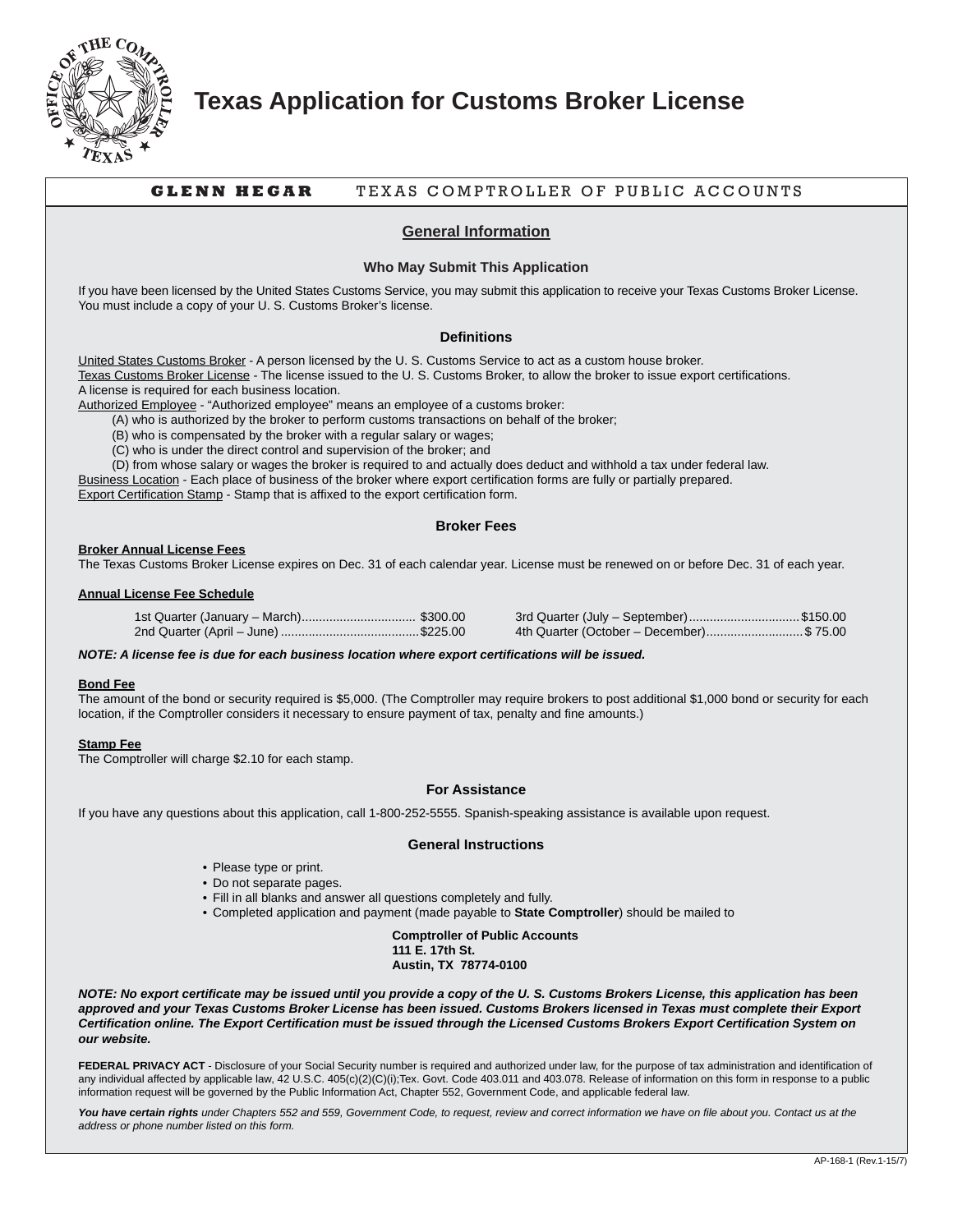|      | AP-168-2<br>Comptroller<br>of Public<br>lccounts<br>FORM<br>(Rev. 1-15/7) | <b>Texas Application for</b><br><b>Customs Broker License</b> |                                                                                              |                 |                                                                                                                     | <b>PRINT FORM</b>                                                                                                                                                                                                                                                                                                                                                                                                                                                                                                                                                                                                                                                                                                                                           | <b>CLEAR FORM</b>   |
|------|---------------------------------------------------------------------------|---------------------------------------------------------------|----------------------------------------------------------------------------------------------|-----------------|---------------------------------------------------------------------------------------------------------------------|-------------------------------------------------------------------------------------------------------------------------------------------------------------------------------------------------------------------------------------------------------------------------------------------------------------------------------------------------------------------------------------------------------------------------------------------------------------------------------------------------------------------------------------------------------------------------------------------------------------------------------------------------------------------------------------------------------------------------------------------------------------|---------------------|
|      | • Please read instructions.                                               |                                                               | • Type or print.                                                                             |                 |                                                                                                                     | • Do NOT write in shaded areas.                                                                                                                                                                                                                                                                                                                                                                                                                                                                                                                                                                                                                                                                                                                             | Page 1              |
|      | and affirms:                                                              |                                                               |                                                                                              |                 |                                                                                                                     | 1. Licensed Customs Broker Agreement - The applicant, in consideration of the issuance of the Texas Customs Broker License, agrees                                                                                                                                                                                                                                                                                                                                                                                                                                                                                                                                                                                                                          |                     |
|      |                                                                           |                                                               |                                                                                              |                 |                                                                                                                     | a. that the applicant is a responsible Licensed Customs Broker issuing valid export certifications for merchandise being exported from the United States;                                                                                                                                                                                                                                                                                                                                                                                                                                                                                                                                                                                                   |                     |
|      |                                                                           |                                                               |                                                                                              |                 |                                                                                                                     | b. that the export certifications will not be used in a manner that violates a provision of the Tax Code or the Comptroller's rules;                                                                                                                                                                                                                                                                                                                                                                                                                                                                                                                                                                                                                        |                     |
|      |                                                                           |                                                               |                                                                                              |                 |                                                                                                                     | c. that a copy of the applicant's U.S. Customs Broker's license is provided to the Texas Comptroller of Public Accounts at the time of application;                                                                                                                                                                                                                                                                                                                                                                                                                                                                                                                                                                                                         |                     |
|      | for good cause;                                                           |                                                               |                                                                                              |                 |                                                                                                                     | d. that the Comptroller of Public Accounts may suspend or revoke a Texas Customs Broker License to issue export certifications under this section                                                                                                                                                                                                                                                                                                                                                                                                                                                                                                                                                                                                           |                     |
|      |                                                                           |                                                               |                                                                                              |                 |                                                                                                                     | e. to properly document the issuance of export certifications and stamps, and to purchase new stamps as described in the Comptroller's rules;                                                                                                                                                                                                                                                                                                                                                                                                                                                                                                                                                                                                               |                     |
|      |                                                                           |                                                               |                                                                                              |                 |                                                                                                                     | f. that upon request, the licensed Customs Broker will make records available to the Comptroller or his/her authorized representative in the state<br>of Texas and will cooperate with the Comptroller or his/her authorized representative in the examination of the records;                                                                                                                                                                                                                                                                                                                                                                                                                                                                              |                     |
|      |                                                                           |                                                               |                                                                                              |                 |                                                                                                                     | g. that copies of each employee's power of attorney to issue export certifications in the name of the applicant are included;                                                                                                                                                                                                                                                                                                                                                                                                                                                                                                                                                                                                                               |                     |
|      |                                                                           |                                                               |                                                                                              |                 | h. information in this document and any attachments is true and correct to the best of my knowledge and belief; and | i. I understand that computer system passwords are confidential. I will not disclose (to any person) any password(s) which I am given or devise, and                                                                                                                                                                                                                                                                                                                                                                                                                                                                                                                                                                                                        |                     |
|      |                                                                           | a first-degree felony. Tex. Pen. Code §33.02.                 |                                                                                              |                 |                                                                                                                     | I will not write down such password(s) or post them where they may be viewed by others. I understand that I am responsible for any computer<br>transactions performed as a result of access authorized by use of any passwords that I receive or devise. I agree to abide by all written conditions<br>and restrictions imposed by the Comptroller's Information Security Office. I agree NOT to attempt to circumvent the Comptroller's computer<br>security system. I understand that use of a password not issued specifically to me or to a group of which I am a member is expressly prohibited. I<br>also understand that failure to observe these restrictions may constitute a Breach of Computer Security, and that such an offense may constitute |                     |
|      | Type or print name of licensed customs broker                             |                                                               | sign<br>here!                                                                                |                 | Broker, officer or authorized agent                                                                                 |                                                                                                                                                                                                                                                                                                                                                                                                                                                                                                                                                                                                                                                                                                                                                             | Date of application |
|      | mental requirements.                                                      |                                                               |                                                                                              |                 |                                                                                                                     | WARNING. You may be required to obtain an additional permit or license from the State of Texas or from a local governmental entity to con-<br>duct business. A listing of links relating to acquiring licenses, permits, and registrations from the State of Texas is available online at http://<br>www.Texas.gov. You may also want to contact the municipality and county in which you will conduct business to determine any local govern-                                                                                                                                                                                                                                                                                                              |                     |
|      |                                                                           |                                                               | 2. Legal name of applicant as registered with the U.S. Customs Service                       |                 |                                                                                                                     |                                                                                                                                                                                                                                                                                                                                                                                                                                                                                                                                                                                                                                                                                                                                                             |                     |
|      | Street and number, P.O. Box or rural route                                |                                                               | 3. Mailing address where you will receive mail from the Texas Comptroller of Public Accounts |                 |                                                                                                                     | Taxpayer number                                                                                                                                                                                                                                                                                                                                                                                                                                                                                                                                                                                                                                                                                                                                             |                     |
|      | City                                                                      |                                                               |                                                                                              | County<br>State |                                                                                                                     | ZIP/Postal code                                                                                                                                                                                                                                                                                                                                                                                                                                                                                                                                                                                                                                                                                                                                             |                     |
|      |                                                                           |                                                               |                                                                                              |                 |                                                                                                                     |                                                                                                                                                                                                                                                                                                                                                                                                                                                                                                                                                                                                                                                                                                                                                             |                     |
|      |                                                                           |                                                               |                                                                                              |                 |                                                                                                                     | 1                                                                                                                                                                                                                                                                                                                                                                                                                                                                                                                                                                                                                                                                                                                                                           |                     |
|      |                                                                           |                                                               |                                                                                              |                 |                                                                                                                     |                                                                                                                                                                                                                                                                                                                                                                                                                                                                                                                                                                                                                                                                                                                                                             |                     |
|      |                                                                           |                                                               |                                                                                              |                 |                                                                                                                     |                                                                                                                                                                                                                                                                                                                                                                                                                                                                                                                                                                                                                                                                                                                                                             |                     |
|      |                                                                           |                                                               | 8. Enter your Texas taxpayer number for reporting any Texas tax or your                      |                 |                                                                                                                     |                                                                                                                                                                                                                                                                                                                                                                                                                                                                                                                                                                                                                                                                                                                                                             |                     |
|      | 9. Enter your email address                                               |                                                               |                                                                                              |                 |                                                                                                                     |                                                                                                                                                                                                                                                                                                                                                                                                                                                                                                                                                                                                                                                                                                                                                             |                     |
|      |                                                                           |                                                               |                                                                                              |                 | 10. If your business is a corporation, list all principal officers. (Attach additional sheets as necessary.)        |                                                                                                                                                                                                                                                                                                                                                                                                                                                                                                                                                                                                                                                                                                                                                             |                     |
| Name |                                                                           |                                                               |                                                                                              | Title           |                                                                                                                     | Phone (Area code and number)                                                                                                                                                                                                                                                                                                                                                                                                                                                                                                                                                                                                                                                                                                                                |                     |
|      | Home address                                                              |                                                               |                                                                                              |                 |                                                                                                                     |                                                                                                                                                                                                                                                                                                                                                                                                                                                                                                                                                                                                                                                                                                                                                             | ZIP code            |
|      |                                                                           |                                                               |                                                                                              | City            |                                                                                                                     | <b>State</b>                                                                                                                                                                                                                                                                                                                                                                                                                                                                                                                                                                                                                                                                                                                                                |                     |
|      | SSN or FEIN                                                               |                                                               | Email address                                                                                |                 |                                                                                                                     |                                                                                                                                                                                                                                                                                                                                                                                                                                                                                                                                                                                                                                                                                                                                                             |                     |
|      |                                                                           |                                                               |                                                                                              |                 |                                                                                                                     |                                                                                                                                                                                                                                                                                                                                                                                                                                                                                                                                                                                                                                                                                                                                                             |                     |
|      |                                                                           |                                                               |                                                                                              |                 |                                                                                                                     |                                                                                                                                                                                                                                                                                                                                                                                                                                                                                                                                                                                                                                                                                                                                                             |                     |
| Name |                                                                           |                                                               |                                                                                              | Title           |                                                                                                                     | Phone (Area code and number)                                                                                                                                                                                                                                                                                                                                                                                                                                                                                                                                                                                                                                                                                                                                |                     |
|      | Home address                                                              |                                                               |                                                                                              | City            |                                                                                                                     | <b>State</b>                                                                                                                                                                                                                                                                                                                                                                                                                                                                                                                                                                                                                                                                                                                                                | ZIP code            |
|      |                                                                           |                                                               |                                                                                              |                 |                                                                                                                     |                                                                                                                                                                                                                                                                                                                                                                                                                                                                                                                                                                                                                                                                                                                                                             |                     |
|      | SSN or FEIN                                                               |                                                               | Email address                                                                                |                 |                                                                                                                     |                                                                                                                                                                                                                                                                                                                                                                                                                                                                                                                                                                                                                                                                                                                                                             |                     |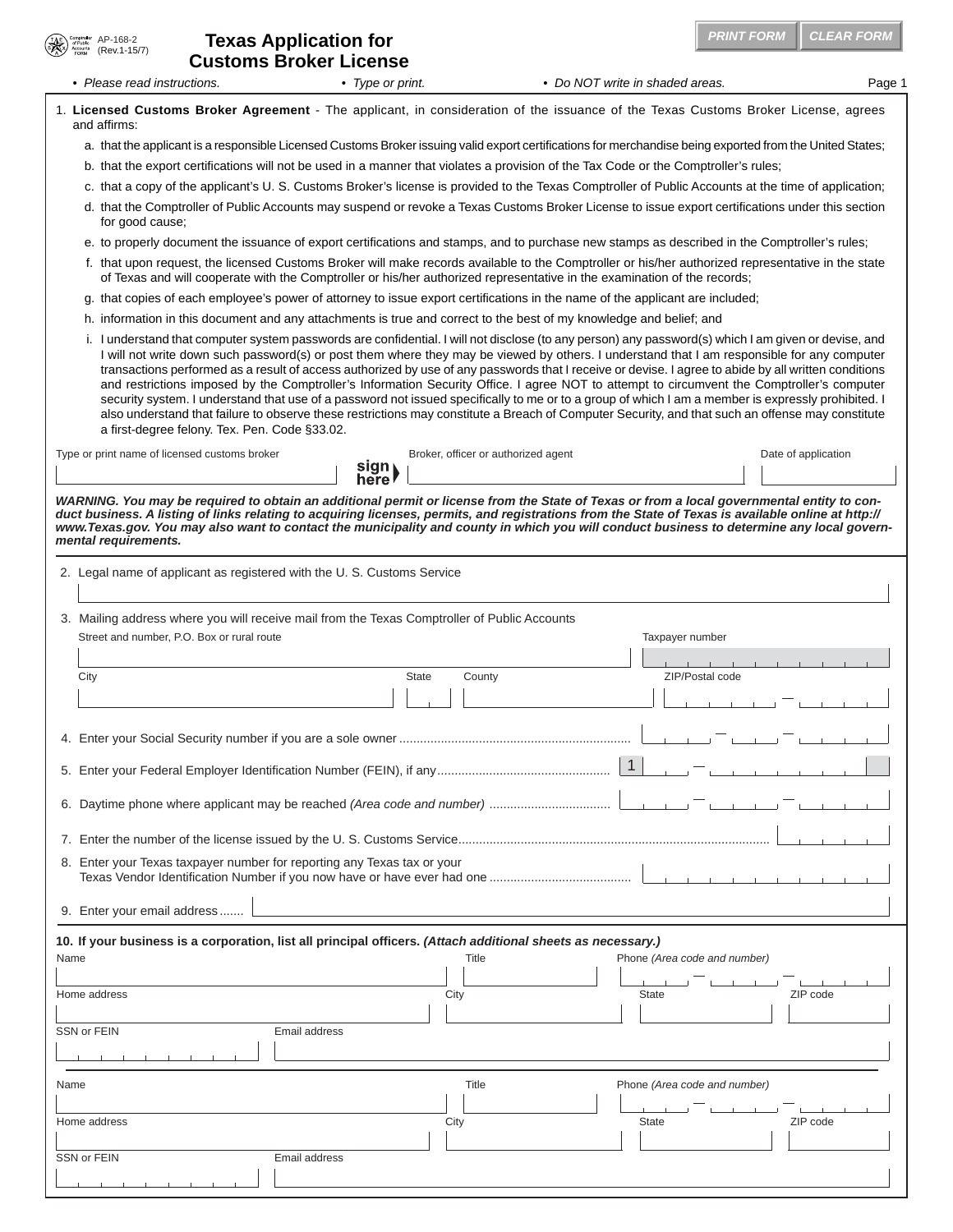# $\begin{array}{|c|c|} \hline \mathbb{T}_{\mathsf{A}} & \stackrel{\text{Comptolds}}{\text{of Public}} & \mathsf{AP-168\text{-}3} \\ \hline \mathbb{S}_{\mathsf{A}} & \stackrel{\text{of Public}}{\text{A}} & \mathsf{(Rev.1\text{-}15/7)} \\ \hline \end{array}$

## (Rev.1-15/7) **Texas Application for Customs Broker License**

| • Please read instructions.                                                                                                                                  | • Type or print. | • Do NOT write in shaded areas. |           |                                     | Page 2 |
|--------------------------------------------------------------------------------------------------------------------------------------------------------------|------------------|---------------------------------|-----------|-------------------------------------|--------|
| 11. Legal name of applicant (same as Item 2)                                                                                                                 |                  |                                 |           | Texas Customs Broker license number |        |
|                                                                                                                                                              |                  |                                 |           |                                     |        |
|                                                                                                                                                              |                  |                                 |           |                                     |        |
| Complete the following information for each active business location where export certifications will be issued.<br>(Attach additional sheets as necessary.) |                  |                                 |           |                                     |        |
| 12. Business name                                                                                                                                            |                  |                                 |           |                                     |        |
|                                                                                                                                                              |                  |                                 |           |                                     |        |
| 13. Business location (Street and number-do not use P.O. Box or rural route)                                                                                 |                  |                                 |           |                                     |        |
|                                                                                                                                                              |                  |                                 |           |                                     |        |
| City                                                                                                                                                         | State            | ZIP code                        |           | County                              |        |
|                                                                                                                                                              | $T_{\perp}$ X    |                                 |           |                                     |        |
|                                                                                                                                                              |                  | <b>YES</b>                      | <b>NO</b> |                                     |        |
|                                                                                                                                                              |                  |                                 |           | Year<br>Month<br>Day                |        |
|                                                                                                                                                              |                  |                                 |           |                                     |        |
|                                                                                                                                                              |                  |                                 |           |                                     |        |
|                                                                                                                                                              |                  |                                 |           |                                     |        |
| 17. Business name                                                                                                                                            |                  |                                 |           |                                     |        |
|                                                                                                                                                              |                  |                                 |           |                                     |        |
| 18. Business location (Street and number-do not use P.O. Box or rural route)                                                                                 |                  |                                 |           |                                     |        |
|                                                                                                                                                              |                  |                                 |           |                                     |        |
| City                                                                                                                                                         | <b>State</b>     | ZIP code                        |           | County                              |        |
|                                                                                                                                                              | T X              |                                 |           |                                     |        |
|                                                                                                                                                              |                  |                                 |           |                                     |        |
|                                                                                                                                                              |                  | <b>YES</b>                      | <b>NO</b> |                                     |        |
|                                                                                                                                                              |                  |                                 |           | Month<br>Day<br>Year                |        |
|                                                                                                                                                              |                  |                                 |           |                                     |        |
|                                                                                                                                                              |                  |                                 |           |                                     |        |
|                                                                                                                                                              |                  |                                 |           |                                     |        |
| 22. Business name                                                                                                                                            |                  |                                 |           |                                     |        |
|                                                                                                                                                              |                  |                                 |           |                                     |        |
| 23. Business location (Street and number-do not use P.O. Box or rural route)                                                                                 |                  |                                 |           |                                     |        |
| City                                                                                                                                                         | <b>State</b>     | ZIP code                        |           | County                              |        |
|                                                                                                                                                              | T X              |                                 |           |                                     |        |
|                                                                                                                                                              |                  |                                 |           |                                     |        |
|                                                                                                                                                              |                  | <b>YES</b>                      | <b>NO</b> |                                     |        |
|                                                                                                                                                              |                  |                                 |           | Month<br>Year<br>Day                |        |
|                                                                                                                                                              |                  |                                 |           |                                     |        |
|                                                                                                                                                              |                  |                                 |           |                                     |        |
|                                                                                                                                                              |                  |                                 |           |                                     |        |
| 27. Business name                                                                                                                                            |                  |                                 |           |                                     |        |
|                                                                                                                                                              |                  |                                 |           |                                     |        |
| 28. Business location (Street and number-do not use P.O. Box or rural route)                                                                                 |                  |                                 |           |                                     |        |
|                                                                                                                                                              |                  |                                 |           |                                     |        |
| City                                                                                                                                                         | <b>State</b>     | ZIP code                        |           | County                              |        |
|                                                                                                                                                              | T X              |                                 |           |                                     |        |
|                                                                                                                                                              |                  | <b>YES</b>                      | <b>NO</b> |                                     |        |
|                                                                                                                                                              |                  |                                 |           | Month<br>Day<br>Year                |        |
|                                                                                                                                                              |                  |                                 |           |                                     |        |
|                                                                                                                                                              |                  |                                 |           |                                     |        |
|                                                                                                                                                              |                  |                                 |           |                                     |        |